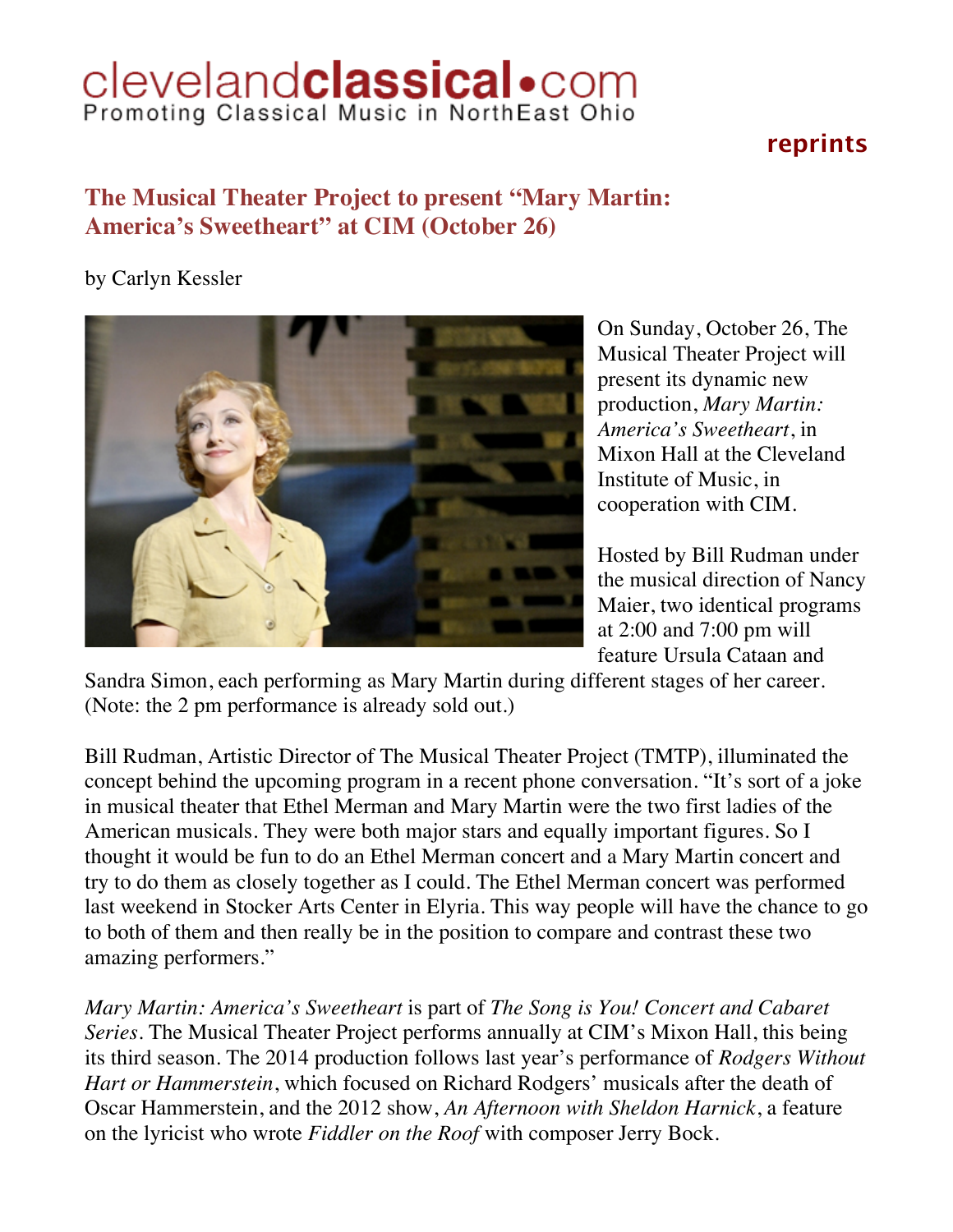The current show aims to be cross-generational, highlighting Martin's roles in what Rudman calls three iconic musicals: *South Pacific*, *Peter Pan*, and *The Sound of Music*. Ursula Cataan will portray the younger Mary Martin, Sandra Simon the older, with Nancy Meier at the piano. The concert will be driven by Rudman's spoken commentary and by excerpts from the memoirs of Mary Martin. "It all interweaves as a show that is multimedia but also a really interesting mix of spoken text and songs," Rudman said.



Rudman founded The Musical Theater Project fifteen years ago. "Its mission," he said, "is to raise consciousness about the American musical as a great American art form." He added that educational programming is at the crux of the organization. One example is the *Kids Love Musicals* program, an artist-in-residence program that serves children in grades K-5 throughout the Cleveland community. "However," Rudman said, "the variety of programming presented by TMTP aims to serve any age, ranging from kindergarteners to adults."

Through TMTP, Rudman also hosts the radio programs *Footlight Parade*, which premiered on Cleveland's own WCLV 32 years ago, and *On the Aisle*, which is in its sixth year on SiriusXM satellite radio. *Footlight Parade* airs on WCLV 104.9 FM on Saturdays at 6 pm EST and is syndicated to some one hundred stations, including one in